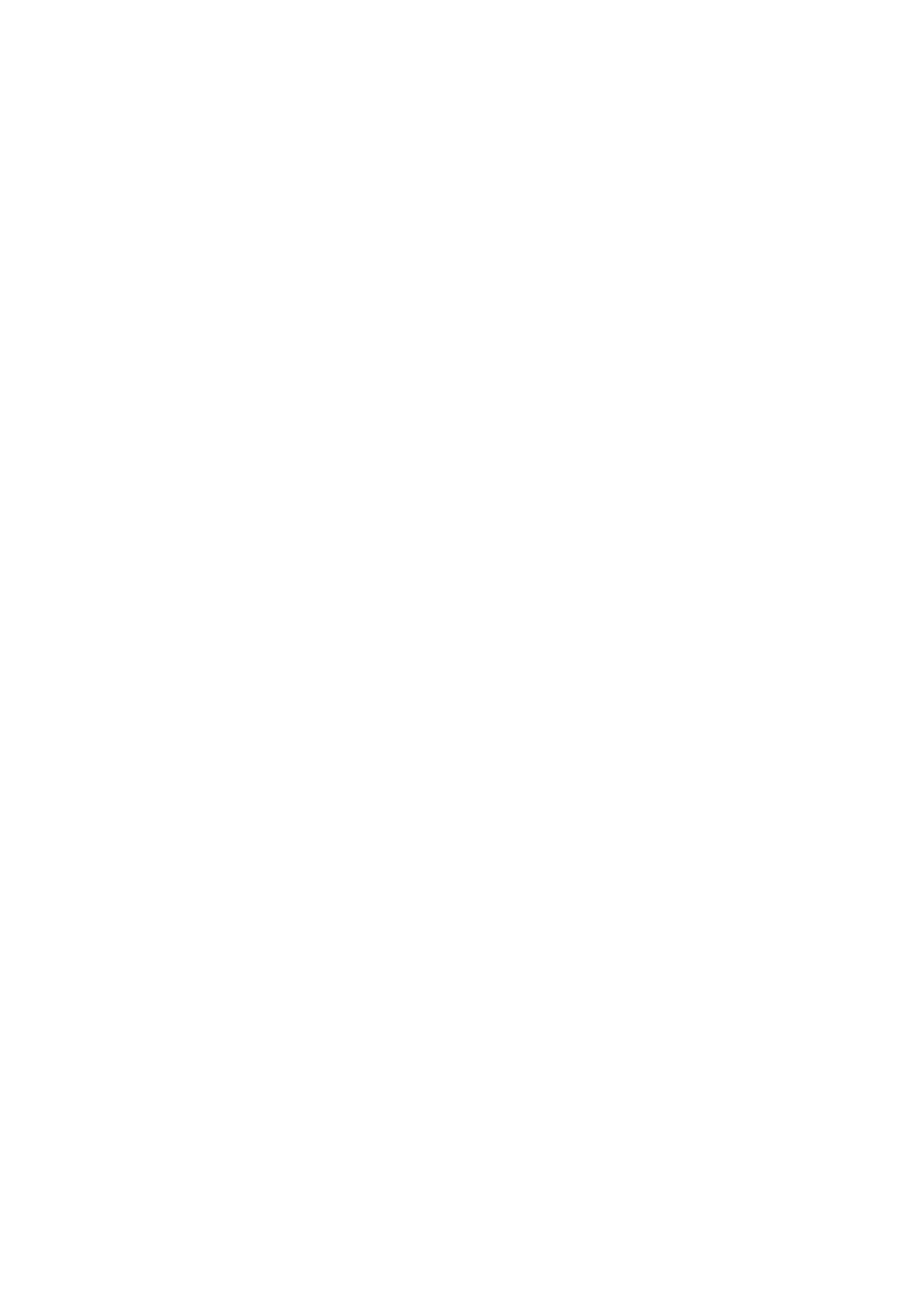# **TABLE OF CONTENTS 26 AUGUST 2020**

**Business** Page No.

| 1. |     | <b>Meeting Conduct</b>                                                                                        | 5              |
|----|-----|---------------------------------------------------------------------------------------------------------------|----------------|
|    | 1.1 | <b>Karakia</b>                                                                                                | 5              |
|    | 1.2 | <b>Apologies</b>                                                                                              | 5              |
|    | 1.3 | <b>Announcements by the Mayor</b>                                                                             | 5              |
|    |     | 1.4 Conflict of Interest Declarations                                                                         | 5              |
|    |     | <b>1.5 Confirmation of Minutes</b>                                                                            | 5              |
|    | 1.6 | Items not on the Agenda                                                                                       | 6              |
|    | 1.7 | <b>Public Participation</b>                                                                                   | 6              |
| 2. |     | <b>General Business</b>                                                                                       | $\overline{7}$ |
|    | 2.1 | <b>Local Authority Election Considerations</b>                                                                | $\overline{7}$ |
|    | 2.2 | <b>Approval of Local Governance Statement 2019-2022</b>                                                       | 8              |
|    | 2.3 | <b>Proposed Road Closure</b>                                                                                  | 8              |
|    | 2.4 | <b>Annual Report to the Alcohol Regulatory Authority</b><br>(ARLA) for the period 1 July 2019 to 30 June 2020 | 9              |
| 3. |     | <b>Committee Reports</b>                                                                                      | 10             |
|    | 3.1 | <b>Report of the Regulatory Processes Committee Meeting of</b><br><b>12 August 2020</b>                       | 10             |
|    | 3.2 | <b>Report of the Strategy and Policy Committee Meeting of</b><br><b>13 August 2020</b>                        | 11             |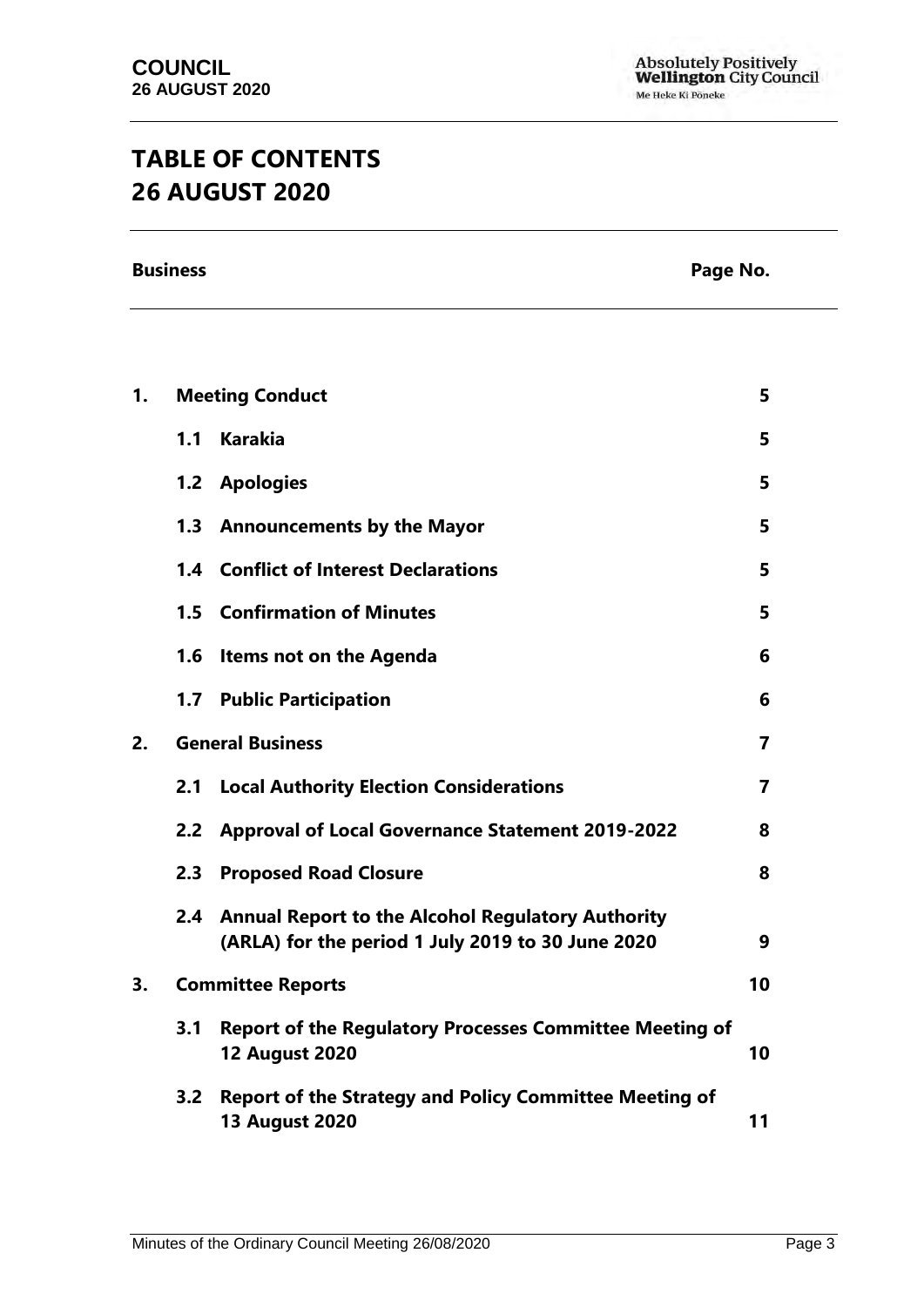|    | 3.3 <sub>2</sub> | <b>Report of the Strategy and Policy Committee Meeting of</b><br><b>20 August 2020</b>                | 12 |
|----|------------------|-------------------------------------------------------------------------------------------------------|----|
| 4. |                  | <b>Public Excluded</b>                                                                                | 13 |
|    | 4.1              | <b>Public Excluded Report of the Strategy and Policy</b><br><b>Committee Meeting of 6 August 2020</b> | 13 |
|    |                  | 4.2 Public Excluded Report of the Strategy and Policy<br><b>Committee Meeting of 13 August 2020</b>   | 13 |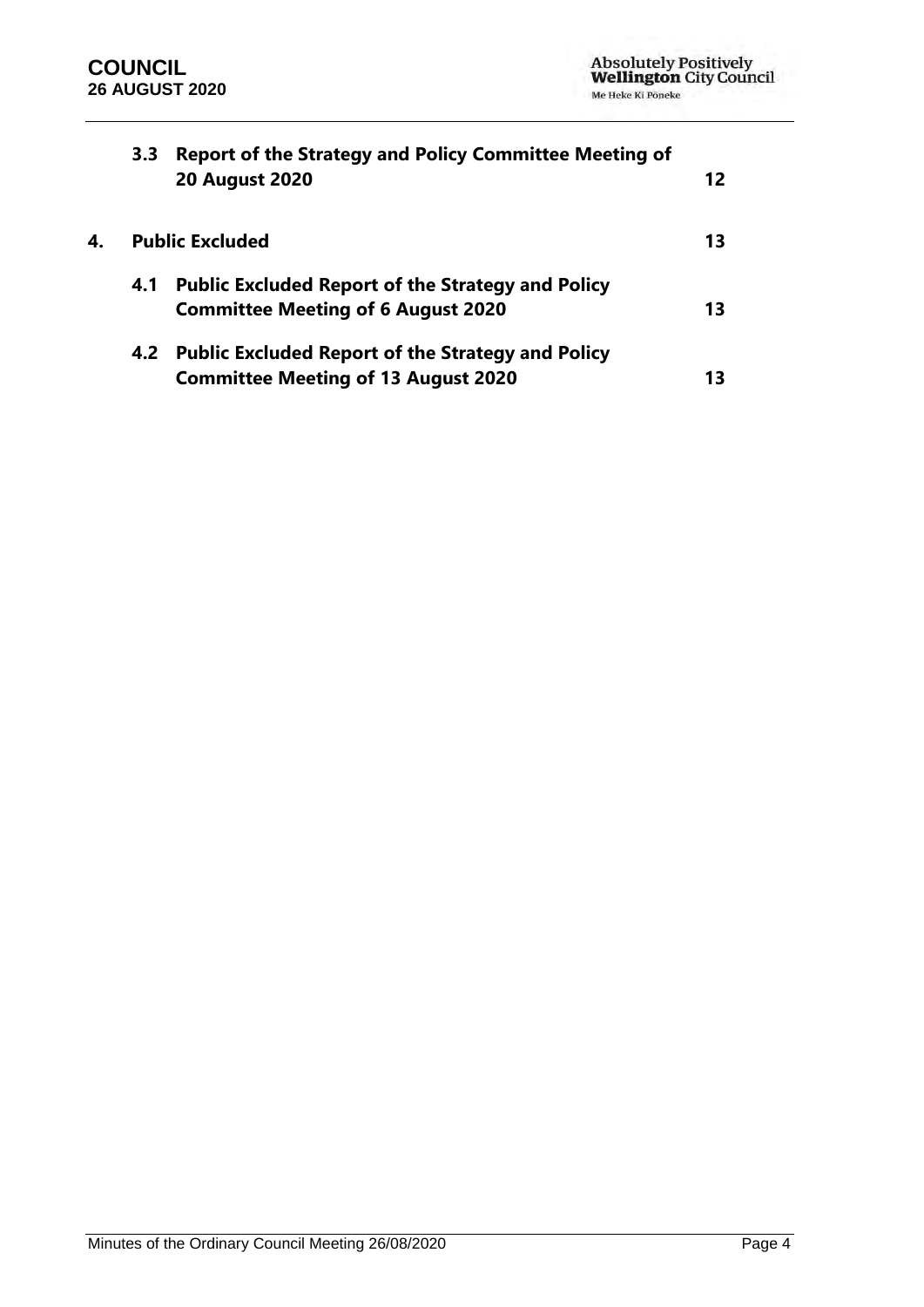**Absolutely Positively Wellington City Council** Me Heke Ki Pôneke

# <span id="page-4-0"></span>**1 Meeting Conduct**

#### **1. 1 Karakia**

The Chairperson opened the meeting at 9.32am with the following karakia.

| Whakataka te hau ki te uru,   | Cease oh winds of the west               |
|-------------------------------|------------------------------------------|
| Whakataka te hau ki te tonga. | and of the south                         |
| Kia mākinakina ki uta,        | Let the bracing breezes flow,            |
| Kia mātaratara ki tai.        | over the land and the sea.               |
| E hī ake ana te atākura.      | Let the red-tipped dawn come             |
| He tio, he huka, he hauhū.    | with a sharpened edge, a touch of frost, |
| <b>Tihei Mauri Ora!</b>       | a promise of a glorious day              |

### <span id="page-4-1"></span>**1. 2 Apologies**

No apologies were received.

#### <span id="page-4-2"></span>**1. 3 Announcements by the Mayor**

The Mayor made no announcements.

### <span id="page-4-3"></span>**1. 4 Conflict of Interest Declarations**

No conflicts of interest were declared.

#### <span id="page-4-4"></span>**1. 5 Confirmation of Minutes**

#### **Moved Mayor Foster, seconded Councillor Sparrow**

#### **Resolved**

That the Council:

1. Approves the minutes of the Ordinary Council Meeting held on 21 July 2020, having been circulated, that they be taken as read and confirmed as an accurate record of that meeting.

A division was required under standing order 27.6, voting on which was as follows:

#### **For:**

Mayor Foster, Councillor Calvert, Councillor Condie, Councillor Day, Councillor Fitzsimons, Councillor Foon, Deputy Mayor Free, Councillor Matthews, Councillor O'Neill, Councillor Pannett, Councillor Paul, Councillor Rush, Councillor Sparrow, Councillor Woolf, Councillor Young

#### **Against:**

None

Majority Vote: 15:0

**Carried**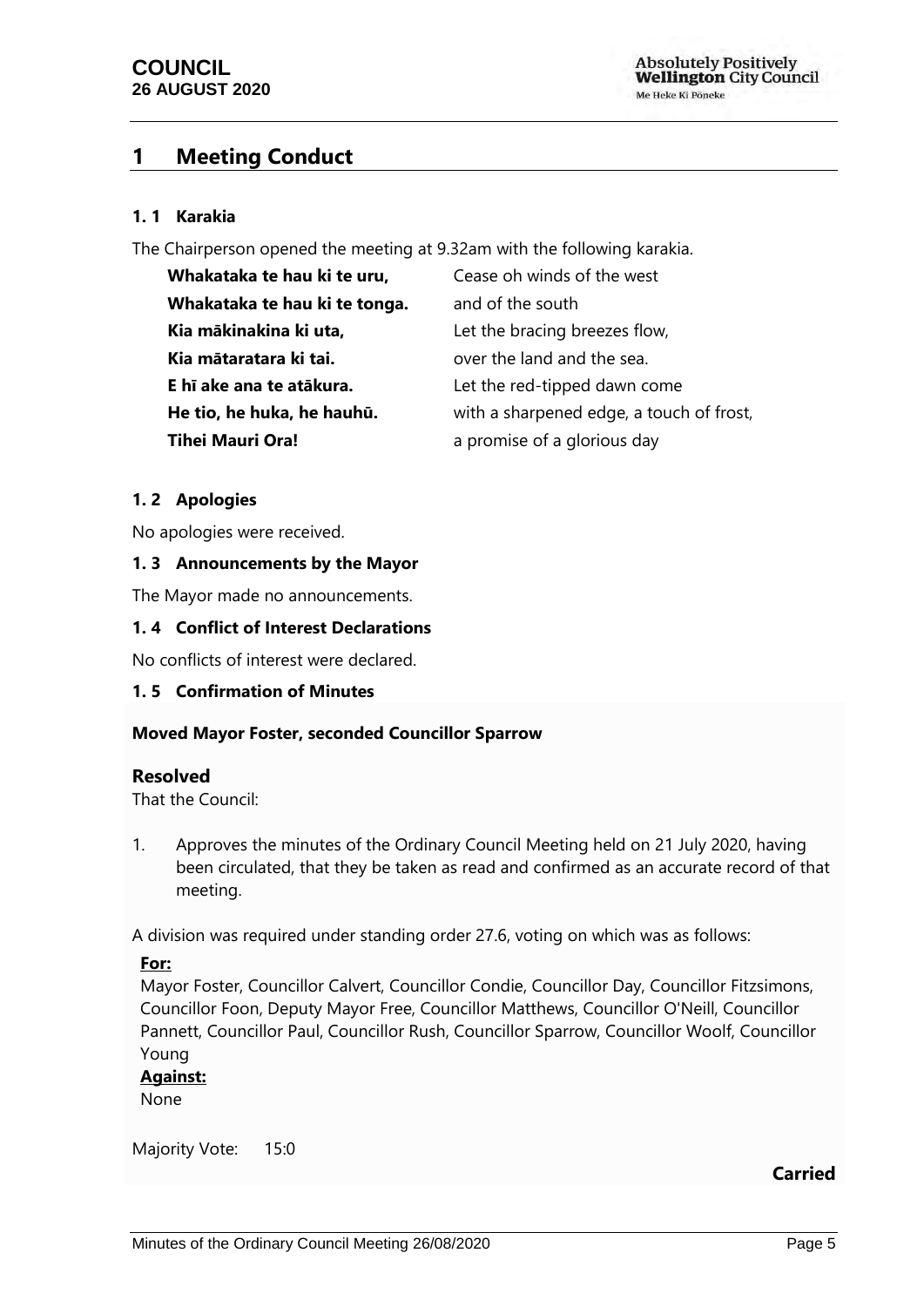# <span id="page-5-0"></span>**1. 6 Items not on the Agenda**

There were no items not on the agenda.

### <span id="page-5-1"></span>**1. 7 Public Participation**

There was no public participation.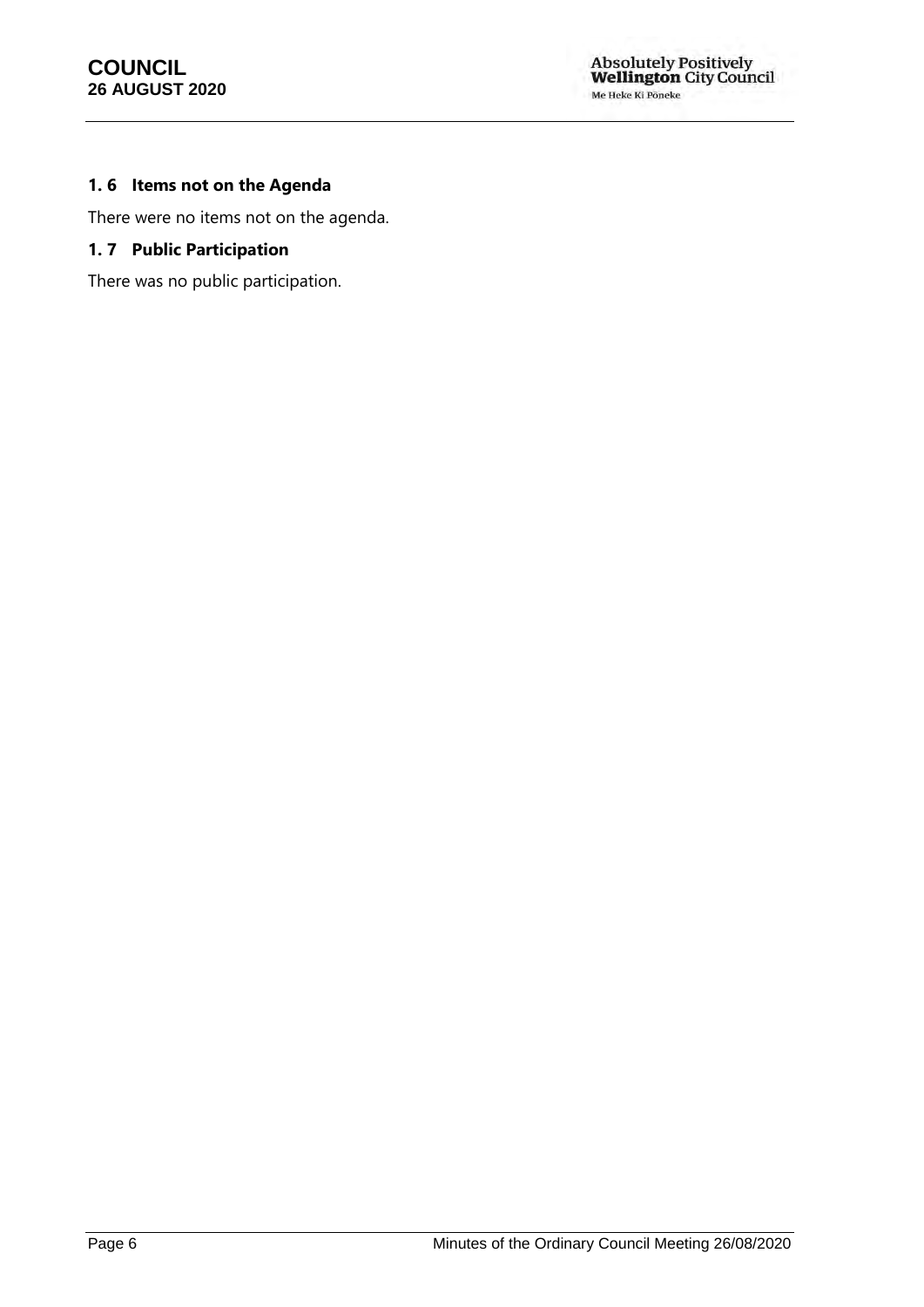# <span id="page-6-0"></span>**2. General Business**

# <span id="page-6-1"></span>**2.1 Local Authority Election Considerations**

### **Moved Deputy Mayor Free, seconded Mayor Foster**

### **Resolved**

That the Council:

- 1. Receive the information.
- 2. Agree that pursuant to section 27 of the Local Electoral Act 2001, Council confirms that the Single Transferable Vote electoral system will continue to be used for local elections.
- 3. Note that a public notice will be made by 19 September 2020 of the right of electors to demand a poll on the electoral system to be used for the 2022 local election.
- 4. Note that in May 2018 the Council agreed that consideration be given to reviewing the representation arrangements for the 2022 local election.
- 5. Agree that a representation arrangements review be undertaken for the 2025 local election.
- 6. Agree that for the Wellington City Council 2022 Local Election the names of candidates be listed on the voting documents in random order.

A division was required under standing order 27.6, voting on which was as follows:

#### **For:**

Mayor Foster, Councillor Calvert, Councillor Condie, Councillor Day, Councillor Fitzsimons, Councillor Foon, Deputy Mayor Free, Councillor Matthews, Councillor O'Neill, Councillor Pannett, Councillor Paul, Councillor Rush, Councillor Sparrow, Councillor Woolf, Councillor Young

#### **Against:**

None

Majority Vote: 15:0

#### **Carried**

**Secretarial note:** The meeting adjourned at 9:48am and reconvened at 9:51am with all the members present.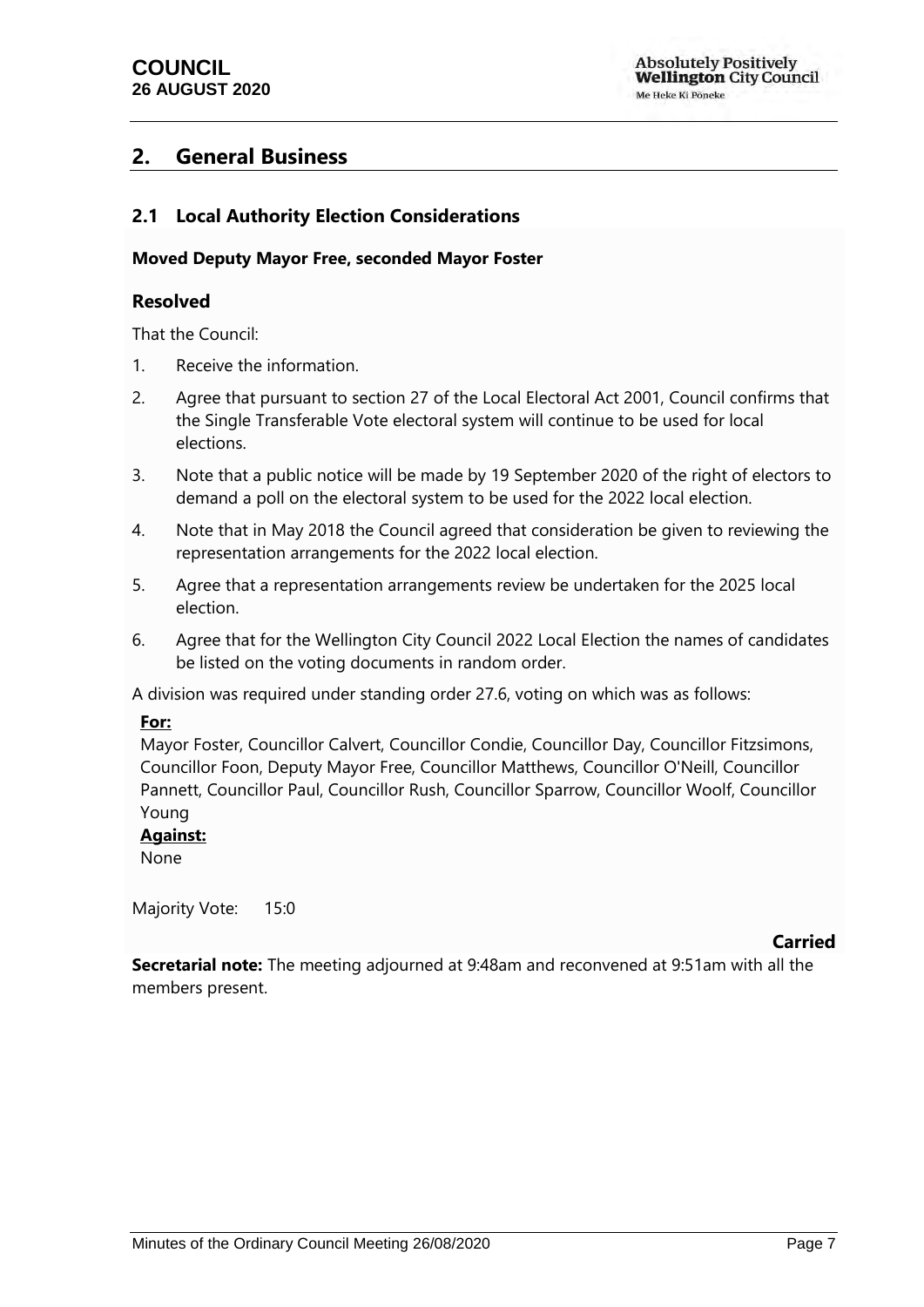# <span id="page-7-0"></span>**2.2 Approval of Local Governance Statement 2019-2022**

### **Moved Deputy Mayor Free, seconded Mayor Foster**

### **Resolved**

That the Council:

- 1. Receive the information.
- 2. Approve the Wellington City Council Local Governance Statement 2019-2022 with the following changes:
	- (a) Change the section 6. heading "Liaison with Māori" to "Māori Partnerships".
	- (b) Change the section 14. heading "Diversity Management" to "Diversity and Inclusion".
- 3. Delegate to the Chief Executive and the Mayor the authority to update the Statement during the remainder of the 2019-2022 triennium to reflect any legislative, organisational, or editorial changes, as well as changes based on amendments passed at this meeting.

A division was required under standing order 27.6, voting on which was as follows:

### **For:**

Mayor Foster, Councillor Calvert, Councillor Condie, Councillor Day, Councillor Fitzsimons, Councillor Foon, Deputy Mayor Free, Councillor Matthews, Councillor O'Neill, Councillor Pannett, Councillor Paul, Councillor Rush, Councillor Sparrow, Councillor Woolf, Councillor Young

# **Against:**

None

Majority Vote: 15:0

## **Carried**

**Secretarial note:** Deputy Mayor Free moved the motion with changes from the recommendations in the officers report, clauses 2 and 3 were amended as marked in red.

# <span id="page-7-1"></span>**2.3 Proposed Road Closure**

**Secretarial note:** This item was withdrawn from the agenda and not discussed in the meeting.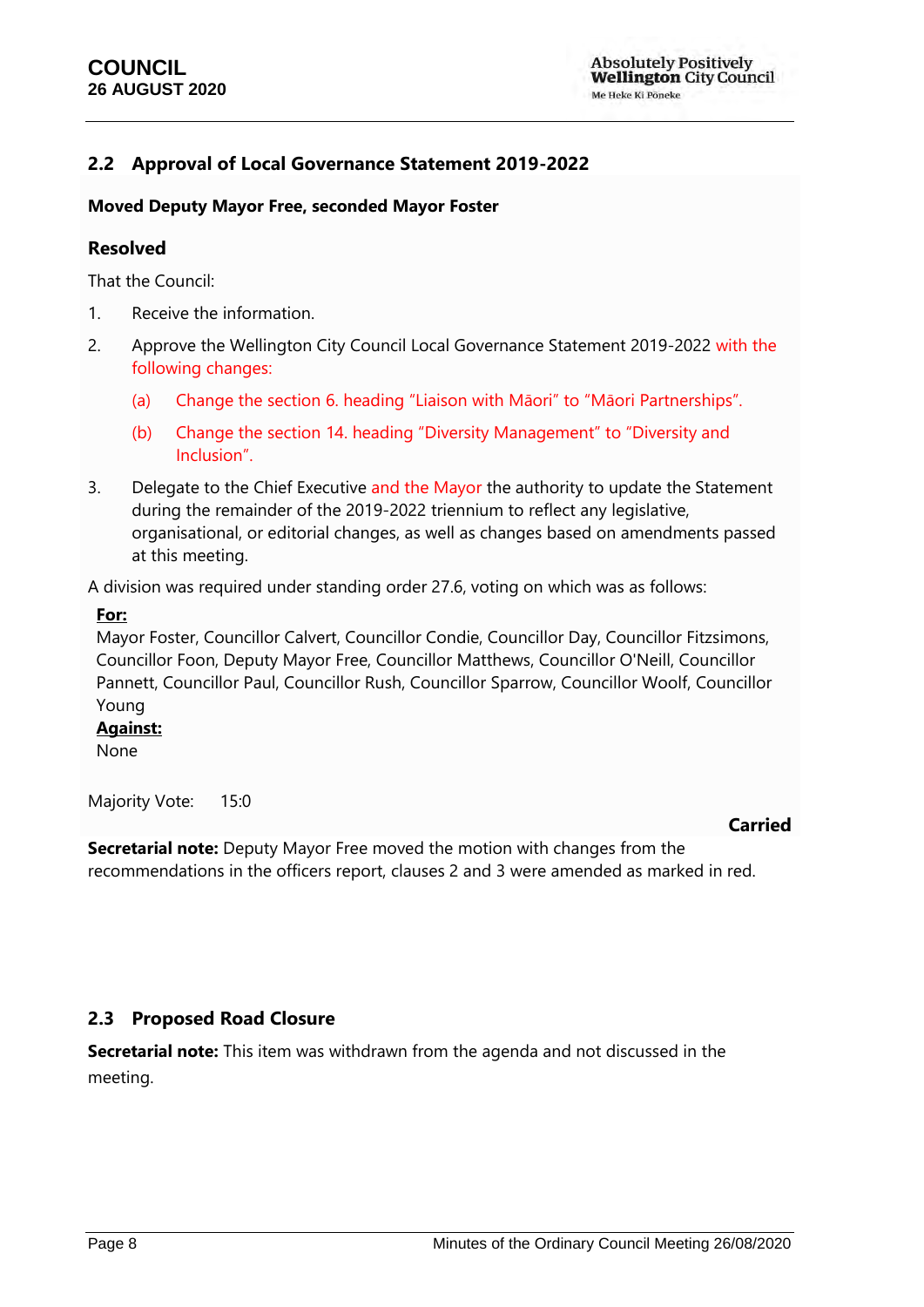# <span id="page-8-0"></span>**2.4 Annual Report to the Alcohol Regulatory Authority (ARLA) for the period 1 July 2019 to 30 June 2020**

### **Moved Councillor Fitzsimons, seconded Councillor Paul**

## **Resolved**

That the Council:

- 1. Receive the information.
- 2. Agree that this annual report may be submitted to the Alcohol Regulatory Licensing Authority.
- 3. Direct officers to ensure that concerns about the expense and expertise needed for communities to be involved in this process are included in the annual report.

A division was required under standing order 27.6, voting on which was as follows:

#### **For:**

Mayor Foster, Councillor Calvert, Councillor Condie, Councillor Day, Councillor Fitzsimons, Councillor Foon, Deputy Mayor Free, Councillor Matthews, Councillor O'Neill, Councillor Pannett, Councillor Paul, Councillor Rush, Councillor Sparrow, Councillor Woolf, Councillor Young

#### **Against:**

None

Majority Vote: 15:0

#### **Carried**

**Secretarial note:** With the leave of the meeting, clause 3 was added to the motion as marked in red.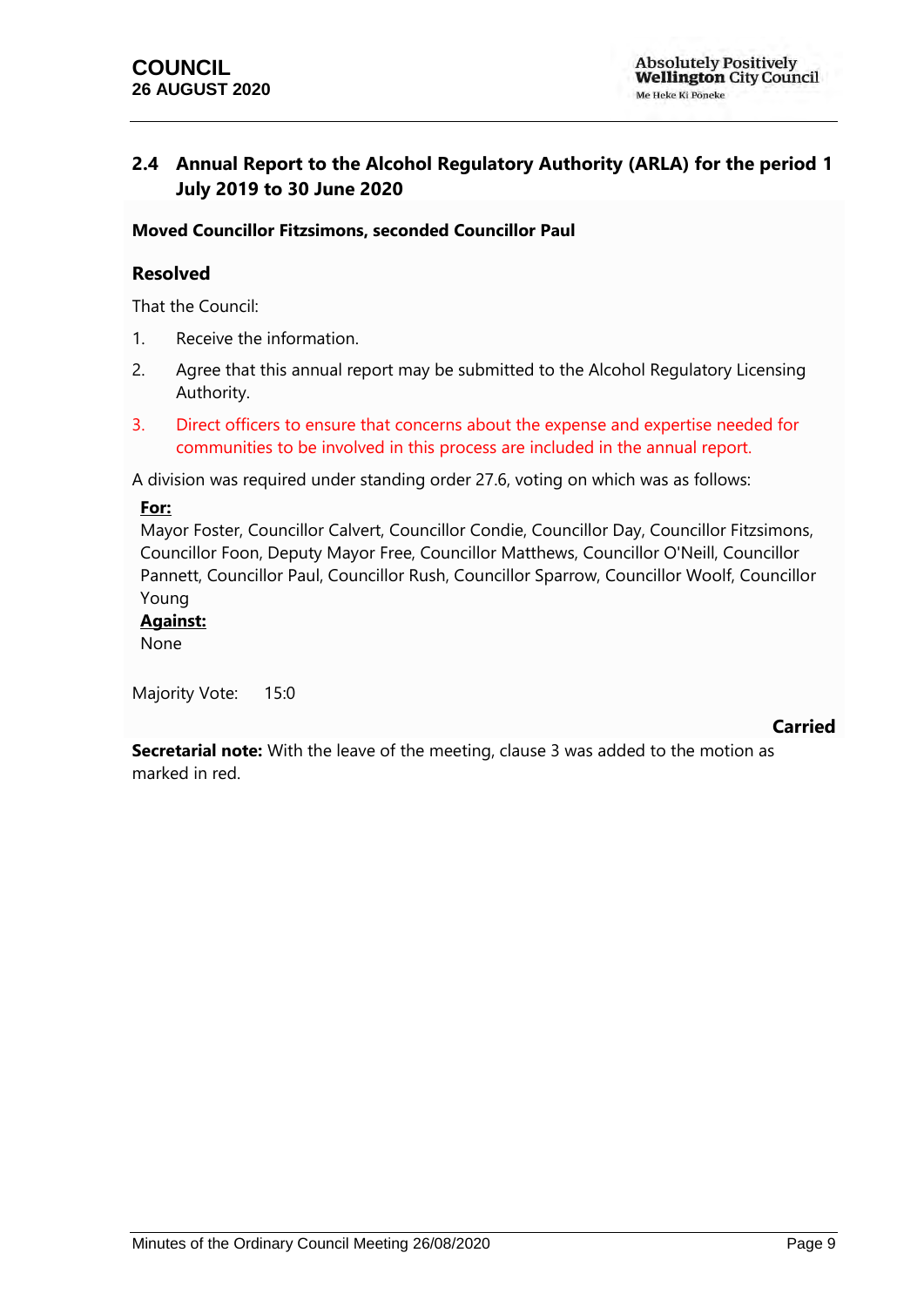# <span id="page-9-0"></span>**3. Committee Reports**

# <span id="page-9-1"></span>**3.1 Report of the Regulatory Processes Committee Meeting of 12 August 2020**

**Proposed road stopping - Land adjoining 2 and 4 Rangiora Avenue, Kaiwharawhara, and sale of land under the Local Government (2002) Rating Act**

## **Moved Councillor Sparrow, seconded Councillor Condie**

### **Resolved**

That the Council:

- 1. Declare that approximately 559m<sup>2</sup> (subject to survey) of unformed legal road land in Rangiora Avenue, Kaiwharawhara, Wellington, shown outlined red on Attachment 2 (the Land), and adjoining 2 and 4 Rangiora Avenue (being Lot 1 DP 484403 held on ROT 686286, and Lot 2 DP 484403 held on ROT 686287) is not required for a public work and is surplus to Council requirements.
- 2. Agree for an application to be made to the Wellington District Court pursuant to sections 77 – 83 of the Local Government (Rating) Act 2002 for an order to declare the land at 4D Rangiora Avenue, Kaiwharawhara, Wellington, shown outlined blue on Attachment 3 (Estate land), (being Lot 1 DP 343158 held on ROT 177124) abandoned and authorising Council to sell it.
- 3. Agree to stop and dispose of the Land and dispose the Estate Land referred to above.
- 4. Delegate to the Chief Executive Officer the power to conclude all matters in relation to the Local Government (Rating) Act 2002 process and the road stopping and disposal, including all legislative matters, issuing relevant public notices, declaring the road stopped, negotiating the terms of sale or exchange, impose any reasonable covenants, and anything else necessary.
- 5. Note that if objections are received to the road stopping, and the applicant wishes to continue, a further report will be presented to the Regulatory Processes Committee for consideration.
- 6. Note the Estate Land's sale is dependent on the Court's decision.

A division was required under standing order 27.6, voting on which was as follows:

#### **For:**

Mayor Foster, Councillor Calvert, Councillor Condie, Councillor Day, Councillor Fitzsimons, Councillor Foon, Deputy Mayor Free, Councillor Matthews, Councillor O'Neill, Councillor Pannett, Councillor Paul, Councillor Rush, Councillor Sparrow, Councillor Woolf, Councillor Young

## **Against:**

None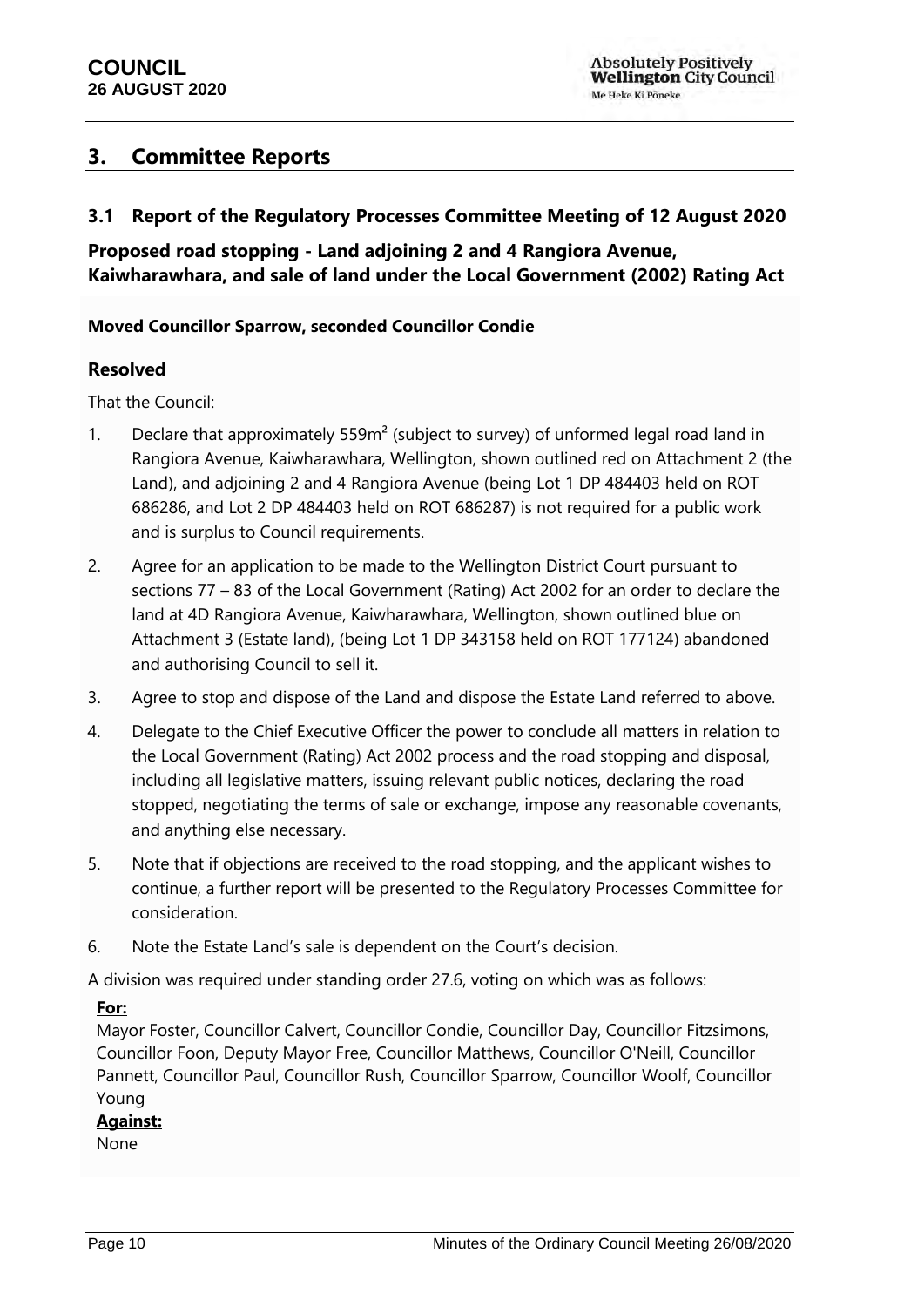Majority Vote: 15:0

**Carried**

# <span id="page-10-0"></span>**3.2 Report of the Strategy and Policy Committee Meeting of 13 August 2020 The Gifting of the Name Paekākā**

## **Moved Councillor Day, seconded Mayor Foster**

### **Resolved**

That the Council:

1. Adopt the name Paekākā as a name for the area that includes Wellington Botanic Garden, Anderson Park and Bolton Street Cemetery.

A division was required under standing order 27.6, voting on which was as follows:

#### **For:**

Mayor Foster, Councillor Calvert, Councillor Condie, Councillor Day, Councillor Fitzsimons, Councillor Foon, Deputy Mayor Free, Councillor Matthews, Councillor O'Neill, Councillor Pannett, Councillor Paul, Councillor Rush, Councillor Sparrow, Councillor Woolf, Councillor Young

#### **Against:**

None

Majority Vote: 15:0

**Carried**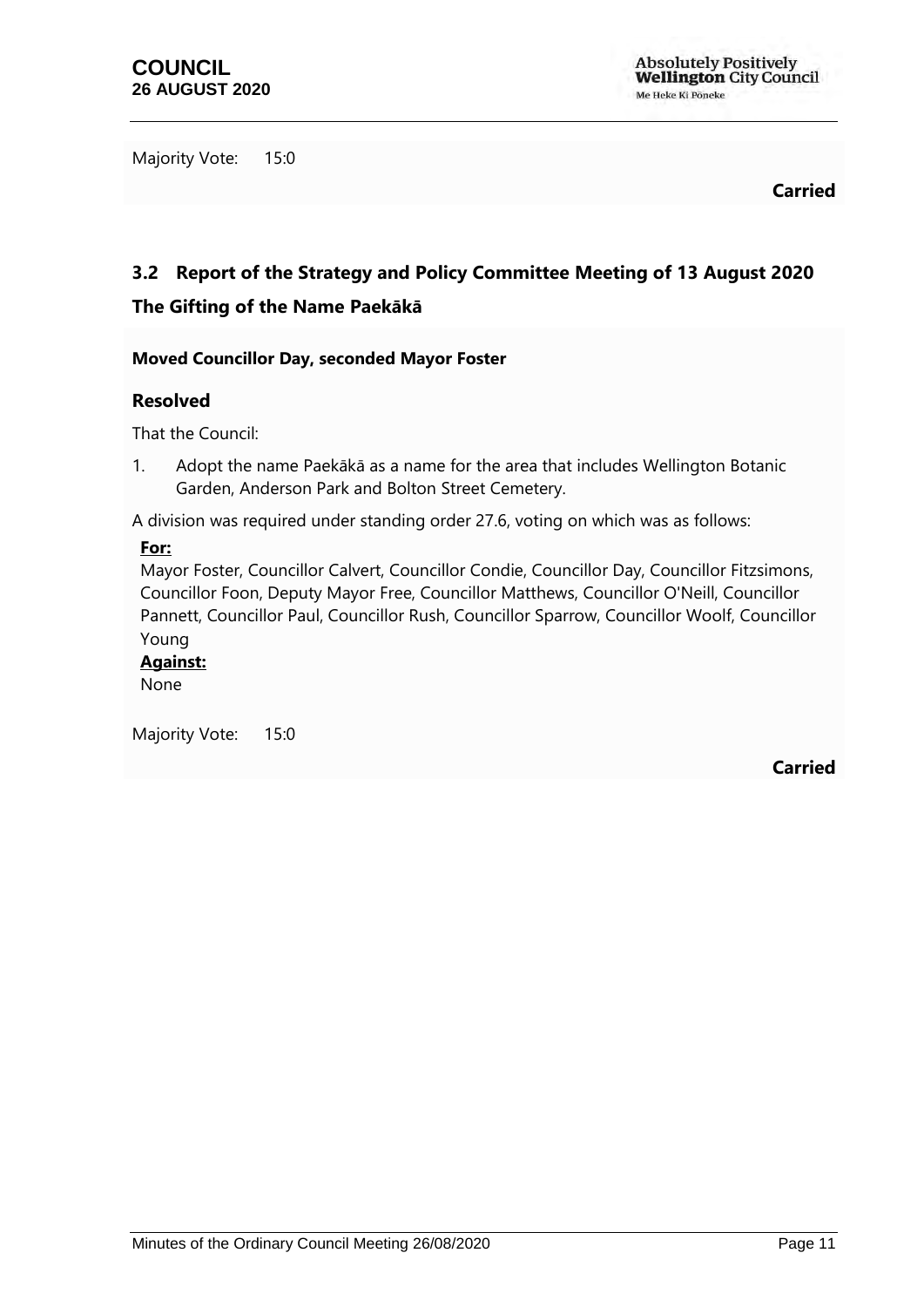**Carried**

# <span id="page-11-0"></span>**3.3 Report of the Strategy and Policy Committee Meeting of 20 August 2020**

# **A. Parking Policy - Post Consultation**

### **Moved Councillor Condie, seconded Deputy Mayor Free**

### **Resolved**

That the Council:

- 1. Adopt the proposed Parking Policy as per Attachment 1.
- 2. Revoke the following three existing policies, once the new consolidated Parking Policy 2020 is adopted and new guidelines are published: the Parking Policy 2007; the Mobility Parking Policy 2005 and the Car Share Policy 2016.

A division was required under standing order 27.6, voting on which was as follows:

### **For:**

Mayor Foster, Councillor Calvert, Councillor Condie, Councillor Day, Councillor Fitzsimons, Councillor Foon, Deputy Mayor Free, Councillor Matthews, Councillor O'Neill, Councillor Pannett, Councillor Paul, Councillor Sparrow, Councillor Woolf, Councillor Young

# **Against:**

Councillor Rush

Majority Vote: 14:1

## **Attachment 1**

Reference to be made to Attachment 1 of item 3.3 on the Council meeting agenda of 26 August 2020.

## **B. Dangerous and Insanitary Buildings Policy Report back**

#### **Moved Councillor Pannett, seconded Councillor Rush**

## **Resolved**

That the Council:

1. Adopt the proposed Dangerous and Insanitary Buildings Policy (Attachment 2).

A division was required under standing order 27.6, voting on which was as follows:

#### **For:**

Mayor Foster, Councillor Calvert, Councillor Condie, Councillor Day, Councillor Fitzsimons, Councillor Foon, Deputy Mayor Free, Councillor Matthews, Councillor O'Neill, Councillor Pannett, Councillor Paul, Councillor Rush, Councillor Sparrow, Councillor Woolf, Councillor Young

#### **Against:**

None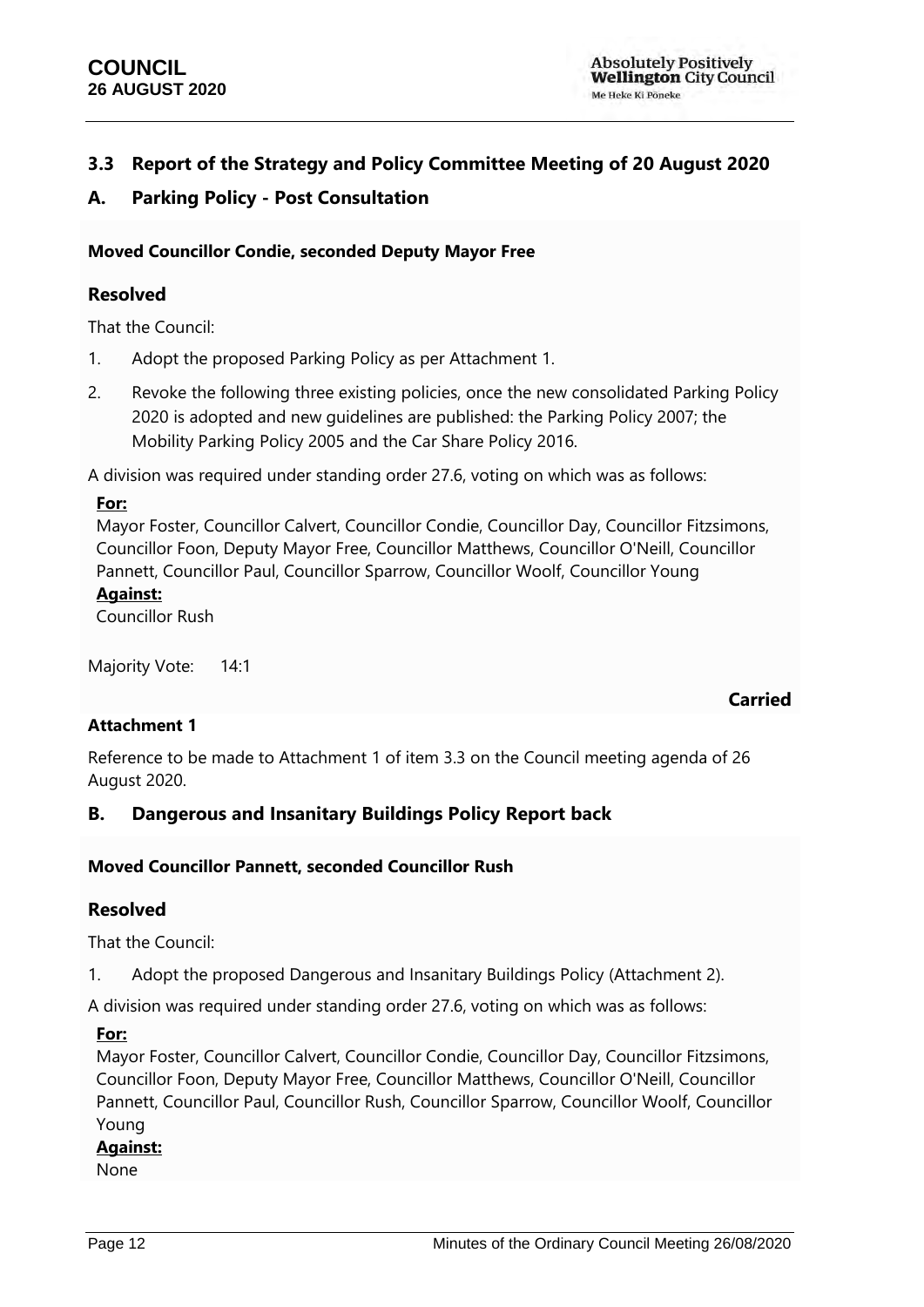Absolutely Positively<br>Wellington City Council Me Heke Ki Põneke

Majority Vote: 15:0

#### **Attachment 2**

Reference to be made to Attachment 2 of item 3.3 on the Council meeting agenda of 26 August 2020.

# <span id="page-12-0"></span>**4. Public Excluded**

#### **Moved Mayor Foster, seconded Deputy Mayor Free**

### **Resolved**

That the Council:

1. Pursuant to the provisions of the Local Government Official Information and Meetings Act 1987, exclude the public from the following part of the proceedings of this meeting namely:

<span id="page-12-2"></span><span id="page-12-1"></span>

| General subject of the<br>matter to be considered |                                                                                                             | Reasons for passing this<br>resolution in relation to each<br>matter                                                                                                                                                                                                                                                                  | Ground(s) under section<br>48(1) for the passing of this<br>resolution                                                                                                                         |
|---------------------------------------------------|-------------------------------------------------------------------------------------------------------------|---------------------------------------------------------------------------------------------------------------------------------------------------------------------------------------------------------------------------------------------------------------------------------------------------------------------------------------|------------------------------------------------------------------------------------------------------------------------------------------------------------------------------------------------|
|                                                   | 4.1 Public Excluded Report<br>of the Strategy and<br><b>Policy Committee</b><br>Meeting of 6 August<br>2020 | 7(2)(a)<br>The withholding of the<br>information is necessary to<br>protect the privacy of<br>natural persons, including<br>that of a deceased person.<br>7(2)(j)<br>The withholding of the<br>information is necessary to<br>prevent the disclosure or<br>use of official information<br>for improper gain or<br>improper advantage. | s48(1)(a)<br>That the public conduct of<br>this item would be likely to<br>result in the disclosure of<br>information for which good<br>reason for withholding<br>would exist under Section 7. |
|                                                   | 4.2 Public Excluded Report<br>of the Strategy and<br><b>Policy Committee</b><br>Meeting of 13 August        | 7(2)(b)(ii)<br>The withholding of the<br>information is necessary to<br>protect information where                                                                                                                                                                                                                                     | s48(1)(a)<br>That the public conduct of<br>this item would be likely to<br>result in the disclosure of                                                                                         |
|                                                   |                                                                                                             |                                                                                                                                                                                                                                                                                                                                       |                                                                                                                                                                                                |

**Carried**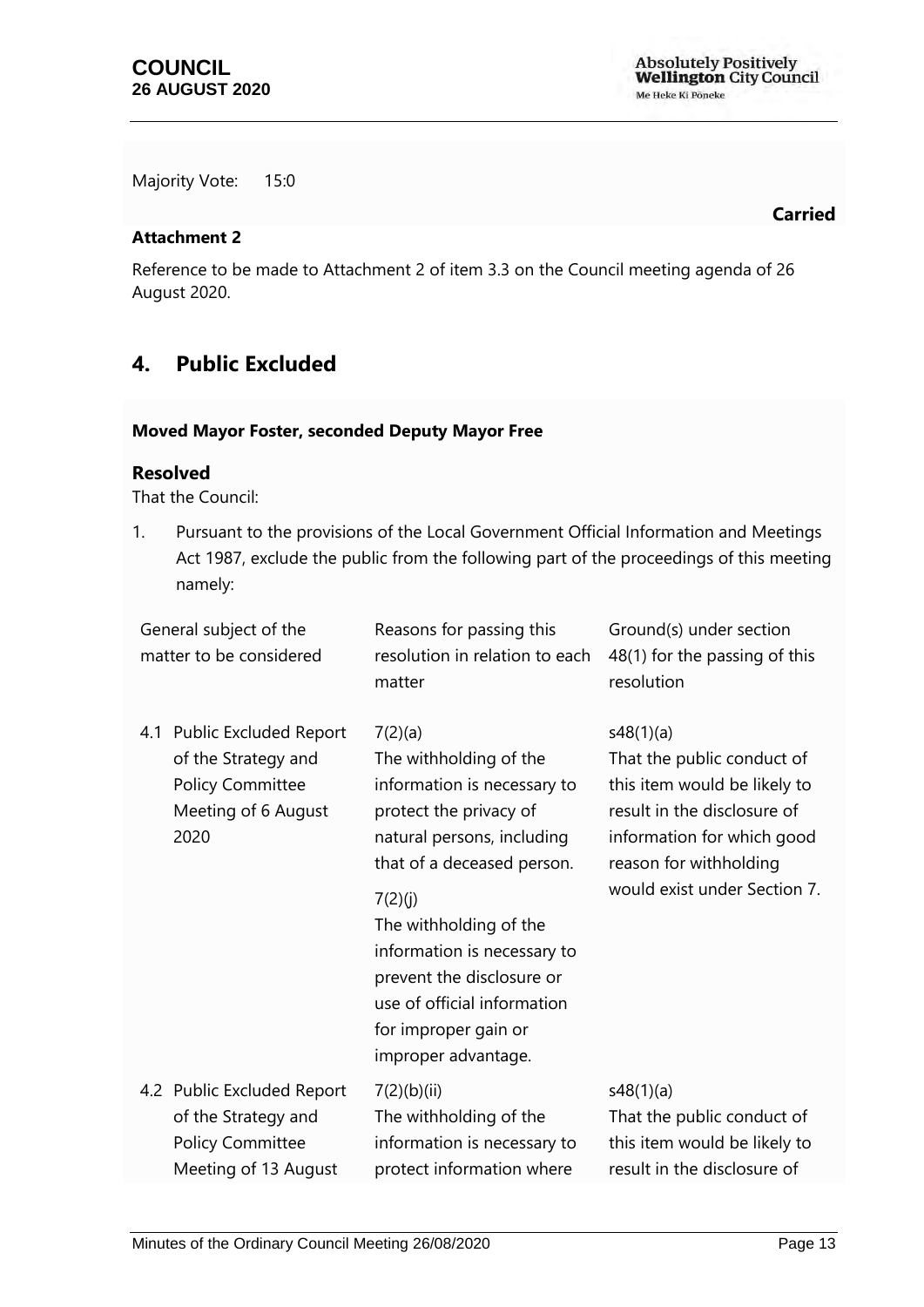| 2020 | the making available of the | information for which good   |
|------|-----------------------------|------------------------------|
|      | information would be likely | reason for withholding       |
|      | unreasonably to prejudice   | would exist under Section 7. |
|      | the commercial position of  |                              |
|      | the person who supplied or  |                              |
|      | who is the subject of the   |                              |
|      | information.                |                              |

- 2. Agree, for item 4.1, that the release of the report, its attachments and the relevant Council minutes be reviewed in February 2021 or once all conditions of the Sale and Purchase Agreement have been met, whichever is sooner.
- 3. Agree, for item 4.2, to release the report and its attachments with the relevant Council minutes, if the Council agrees to the proposed land acquisition.

A division was required under standing order 27.6, voting on which was as follows:

#### **For:**

Mayor Foster, Councillor Calvert, Councillor Condie, Councillor Day, Councillor Fitzsimons, Councillor Foon, Deputy Mayor Free, Councillor Matthews, Councillor O'Neill, Councillor Pannett, Councillor Paul, Councillor Rush, Councillor Sparrow, Councillor Woolf, Councillor Young

# **Against:**

None

Majority Vote: 15:0

## **Carried**

**Secretarial note:** Officers presented an amended set of recommendations to the meeting as marked in red.

The meeting went into public excluded session at 10:17am.

The meeting returned from public excluded session and concluded at 10:21am with the reading of the following karakia:

| Unuhia, unuhia, unuhia ki te uru tapu nui  | Draw on, draw on                      |
|--------------------------------------------|---------------------------------------|
| Kia wātea, kia māmā, te ngākau, te tinana, | Draw on the supreme sacredness        |
| te wairua                                  | To clear, to free the heart, the body |
| I te ara takatū                            | and the spirit of mankind             |
| Koia rā e Rongo, whakairia ake ki runga    | Oh Rongo, above (symbol of peace)     |
| Kia wātea, kia wātea                       | Let this all be done in unity         |
| Āe rā, kua wātea!                          |                                       |